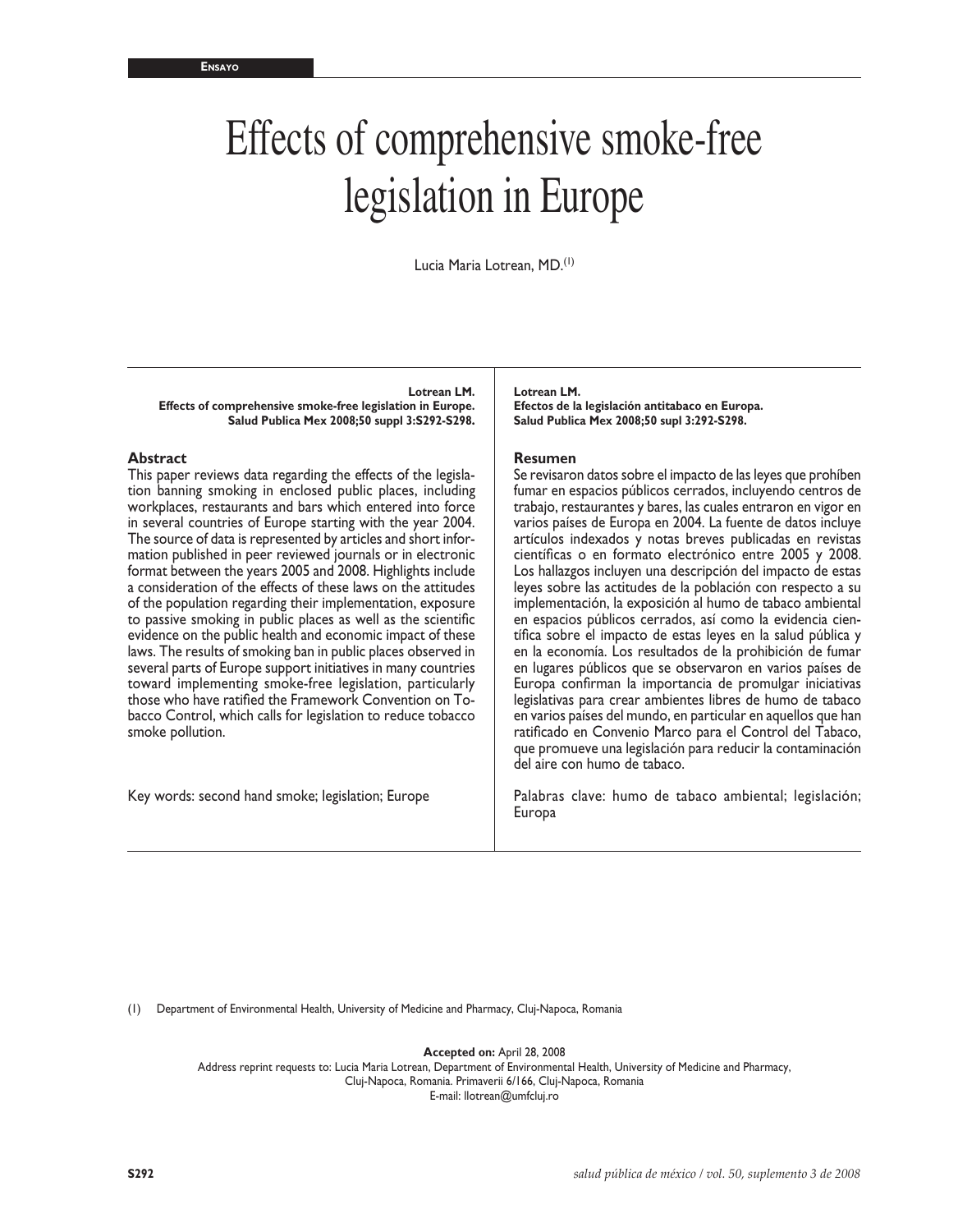$\mathbb C$  econd-hand smoke (SHS), sometimes referred to  $\bigcup$  as passive smoking carries serious health risks, especially for children and those who are chronically and regularly exposed. It has been scientifically proven that exposure to tobacco smoke cause death, disease and disability. $1,2$  Hence, in order to protect the health of non-smokers, laws banning smoking in enclosed public places, including workplaces, restaurants and bars entered into force in several municipalities, states or countries from all over the world in the last years.

In March 2004 Ireland became the first European country to institute an outright ban on smoking in the workplace, including the country's more than 10 000 pubs. Several other countries from Europe stepped into the same line few months later: Norway (2004), Malta (2004), Italy (2005), Sweden (2005).<sup>3</sup> Smoking in public places in Italy, Malta and Sweden must be in separate ventilated smoking rooms. In reality this means there are relatively few enclosed public places where smokers can light up, but they exist. In Italy for instance, because of the high cost due to the tight standards on air quality defined by the smoking ban, less than 1% of the hospitality premises from Northern Italy reported that they had built smoking areas in their venues.<sup>4</sup>

Scotland ban smoking in all enclosed public places in 2006, while the year 2007 brought comprehensive smoking ban laws in several parts of United Kingdom (England, Wales, Northern Ireland), France, Finland and Estonia.<sup>3</sup>

In the present, many countries of Europe restrict smoking in different public places, but there are several exceptions, such as hospitality industry. The evidence based effects from the country which already adopted comprehensive smoking ban laws, could help the efforts of spreading these laws in Europe and other parts of the world.

Hence, the aim of this study is to review the studies conducted in order to evaluate the impact of the complete ban on smoking in enclosed public places in different countries of Europe. These will offer important data for advocates and public health professionals in their activity of support for the implementation of tobacco free laws.

# Material and Methods

This paper reviews data regarding the effect of the clean indoor air laws implemented in Europe. The source of data is represented by articles and short information published in peer reviewed journals or in electronic format between the years 2005 and 2008. Highlights include a consideration of the effects of these laws on the

attitudes of the population regarding their implementation, exposure to passive smoking in public places as well as the scientific evidence on the public health and economic impact of these laws.

# **Compliance with the comprehensive smoking ban**

To ensure the success of clean indoor air policies, high levels of compliance must be achieved and maintained.<sup>2</sup> Several information regarding the level of compliance with the law can be obtained from data collected from observational studies of workplaces and hospitality venues as well as from investigating population' perception on the compliance with the low and self-reported exposure to SHS in bars, restaurants, and workplaces. Information about the quality of the indoor air and about salivary and urinary cotinine levels among different categories of population can offer also valuable information. Enforcement and compliance data collected by the state authorities mandated with this task are also important.

In several countries from Europe, both direct studies in hospitality venues, $5,6$  and surveys among population<sup>7</sup> showed a good compliance with the law, especially in the hospitality venues. In Italy, almost 90% of the population had the perception that the smoking bans were observed in bars and restaurants, and 70% in the workplace, including small workplaces.7 Among the owners of 1 641 hospitality premises from Italy, 92% reported that all customers respected the ban; only 11% had had to ask customers to stop smoking.<sup>4</sup>

Studies from Italy, Ireland and Scotland also showed important changes in exposure to second hand  $smoke<sub>r</sub><sup>4,8,9</sup>$  as it will be exemplified in more detail further in this article.

The checks performed by the police and other civil forces in Italy also showed good compliance with the law in hospitality premises; out of about 6 000 checks only 100  $(1.5\%)$  violations were observed.<sup>4</sup> In Ireland, six months after the legislation was introduceda survey carried out by the Office of Tobacco Control reporting on 26 627 inspections showed compliance levels of 94%. Data from the free phone compliance line, which facilitated the public in notifying breaches of the legislation also indicate theease with which the legislation has been implemented and enforced.In the six month period of the report, 2 555 calls were made to the compliance line, peaking in the first month at 1 524 and thereafter showing a downward trend to 145 complaints recorded in September 2004.10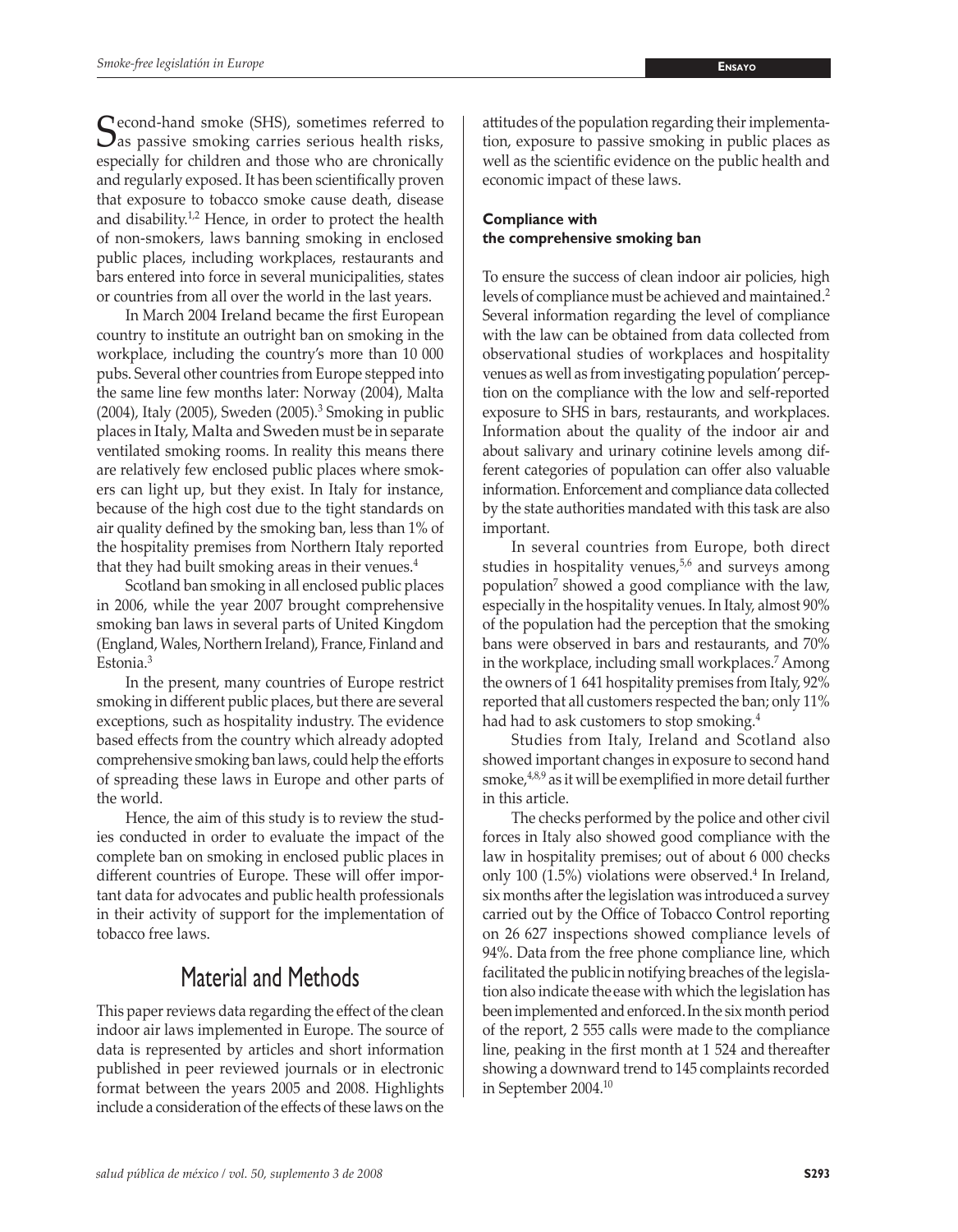## **Attitudes regarding comprehensive smoking ban**

Public support for the clean indoor laws is vital to its long-term success. Support will depend on the public's experience with the law, awareness of the health risks associated with SHS, and the public's understanding of the relative costs and benefits of the law.<sup>2</sup>

In Ireland, a study evaluated the support for, and perceptions of, the impacts of smoke-free workplace legislation among bar workers from three regions of Ireland, before the implementation of the law and one year later. The results showed that in the pre-implementation phase 59.5% of participants supported the legislation, increasing to 76.8% post-implementation. Support increased among smokers by 27.3 percentage points from 39.4% to 66.7% (*p*< 0.001) and among non-smokers by 12.4% percentage points from 68.8% to 81.2% (*p*= 0.003). However, negative perceptions also increased, particularly for perceptions that the legislation has a negative impact on business (from 50.9% to 62.7%, *p*= 0.008) and that fewer people would visit pubs (41.8% to 62.7%, *p*< 0.001). Despite of these concerns, pre-legislation three-quarters of participants agreed that the legislation would make bars more comfortable and was needed to protect workers' health. Post-legislation these proportions increased to over 90% ( $p$ < 0.001).<sup>11</sup>

Another study investigated the attitudes regarding the clean indoor law of a national representative sample of adult smokers from Ireland, surveyed before the implementation of the law and 8-9 months after its implementation. Support for total bans among Irish smokers increased in all venues, including workplaces (43% to 67%), restaurants (45% to 77%), and bars/pubs (13% to 46%). Overall, 83% of Irish smokers reported that the smoke-free law was a "good" or "very good" thing.12

Moreover, the impact that it has had on the Irish population was very well captured on a programme which was broadcast on national television on New Years Day 2005. Market research carried out for the programme "2004: How was it for you" foundthat from a list of 30 positive events that happened in Ireland in 2004, including many memorable international sporting achievements, the implementation of the smoke-free initiative in all workplaces topped the poll. Not only did it top the poll, it was a clear 15% ahead of the second placed event, Ireland's only OlympicGames gold medal winner in 2004.10

In Scotland, before the implementation of the law, many bar workers from 72 bars from several Scottish cities and rural areas agreed with the proposed legislation on smoking (69%) and the need for it to protect the health of workers (80%). Moreover, after the implementation of the law, a significant positive attitudinal change towards the legislation was seen. Post-implementation, support for the legislation rose to 79%, bar workers continued to believe it was needed to protect health (81%). Initial acceptance was greater among younger bar workers; older workers, initially more sceptical, became less so with experience of the legislation's effects.<sup>13</sup>

In Italy, after the implementation of the law, 90.4% of a national representative sample of adult population were moderately to strongly in favor of smoke-free areas in public places such as cafes and restaurants and 86.8% supported the total ban of smoking in all workplaces, public and private.7

#### **Changes in exposure to SHS**

In Ireland, a study measured the concentrations of particulate matter 2.5  $\mu$ m or smaller (PM<sub>2.5</sub>) in 42 pubs from Dublin before and after the ban; benzene concentrations were also measuredin 26 of the pubs. The results showed that an 83% reduction in  $PM_{25}$  and an 80.2% reduction in benzene concentration in the pubs.<sup>8</sup>

The levels of  $PM_{2.5}$  in 41 pubs from 2 Scottish cities also decreased two months after the implementation of the law from before averaged 246  $\mu$ g/m<sup>3</sup> (range 8–902  $\mu$ g/m<sup>3</sup>) to average level reduced to 20  $\mu$ g/m<sup>3</sup> (range 6–104  $\mu$ g/m<sup>3</sup>) in the period after the ban. Actually, PM<sub>2.5</sub> concentrations in most pubs post-ban were comparable to the outside ambient air  $PM_{2.5}$  level.<sup>14</sup>

Bar workers from 72 bars of several Scottish cities and rural areas self reported a decrease in duration of their workplace exposure to SHS within the last seven days from of 28.5 h before the legislation to 0.83 h one year after the implementation of the law. Moreover, a reduction in non-smokers' salivary cotinine levelsof 89% (95% confidence interval 85-92%) was observed.<sup>9</sup>

Implementation of Scotland's smoke-free legislation has been accompanied within one year by a large reduction in exposure to secondhand smoke among the adult non-smokers from which has been greatest in non-smokers living in non-smoking households. Overall, geometric mean cotinine concentrations in adult non-smokers fell by 39% (95% confidence interval 29% to  $47\%$ ), from 0.43 ng/ml at baseline to 0.26 ng/ml after legislation(*p*<0.001). In non-smokers from non-smoking households, geometric mean cotinine concentrations fell by 49% (40% to 56%), from 0.35 ng/ml to 0.18 ng/ml  $(p<0.001)$ . The 16% fall in cotinine concentrations in nonsmokers from smoking households was not statistically significant. A decrease in the reported exposure to SHS in public places (pubs, other workplaces, and public transport), but not in homes and cars, was observed,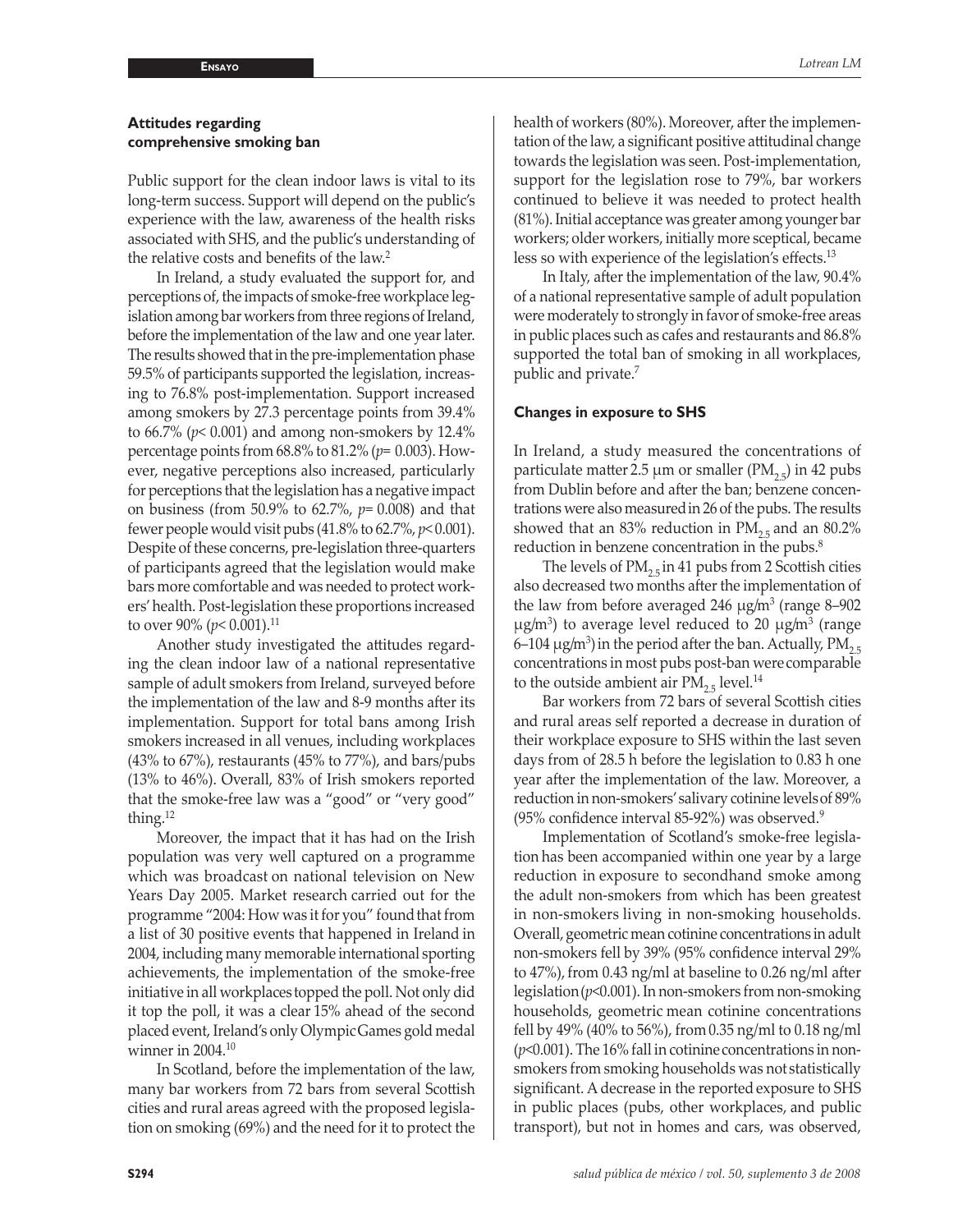while no evidence of displacement of smoking from public places into the home was found.15

The Scottish smoke-free legislation has reduced exposure to secondhand smoke among children in Scotland, too, particularly among groups with lower exposure in the home. The geometric mean salivary cotinine concentration innon-smoking children fell from 0.36 (95% confidence interval 0.32 to 0.40) ng/ml to 0.22 (0.19 to 0.25) ng/ml after the introductionof smoke-free legislation in Scotland –a 39% reduction. The extent of the fall in cotinine concentration varied according to the number of parent figures in the home who smoked but was statistically significant only among pupils living in households in which neither parent figure smoked (51% fall, from 0.14 (0.13 to 0.16) ng/ml to 0.07 (0.06 to 0.08) ng/ml) and among pupils living in households in which only the father figure smoked (44% fall, from 0.57 (0.47 to  $(0.70)$  ng/ml to  $(0.32)$   $(0.25$  to  $(0.42)$  ng/ml). Little change occurred in reported exposure to SHS in childrens' own homes or in cars, but a small decrease in exposure in other people's homes was reported. Children reported lower exposure in cafes and restaurants and in public transport after legislation.<sup>16</sup>

In Italy, a study performed in 40 hospitality venues from Rome showed that the application of the smoking ban led to a considerable reduction in the exposure to indoor fine particles (from a mean concentration of 119.3 microg/m<sup>3</sup> before the ban to 38.2 microg/m<sup>3</sup> after three months ( $p$ <0.005), and then to 43.3 microg/m<sup>3</sup> a year later (*p*<0.01)) as well as ultrafine particles (from 76 956 particles/cm<sup>3</sup> to 38 079 particles/cm<sup>3</sup> ( $p$ <0.0001) and then to 51 692 particles/cm<sup>3</sup> (p<0.01). These data were confirmed by a reduction of urinary cotinine among non-smoking workers (from 17.8 ng/ml to 5.5 ng/ml, *p*<0.0001 and then to 3.7 ng/ml, *p*<0.0001).17

Other studies from Italy measured environmental nicotine concentrations in four pubs and three discos in Florence and concentrations of  $PM_{2.5}$  in two restaurants and two pubs in Milan and in six bars in Trieste before and after the smoking ban, showing reductions ranging from 70 to 97%.<sup>4</sup>

# **Effects on active smoking of comprehensive smoking ban**

In addition to protecting nonsmokers from exposure to tobacco smoke, these policies have the potential to reduce cigarette smoking both by encouraging adult smokers to quit smoking and preventing youth from initiating smoking. These reductions result, in part, from the strengthening of social norms against smoking that follows the adoption of these policies, as well as from limiting opportunities for smoking and raising the

"costs" of smoking(eg, the inconvenience or discomfort associated with smoking outdoors).18

Norway's smoking ban was accompanied in the period immediately following the ban by a reduction in smoking among a national sample of food service workers and the reduction was maintained almost a year later. Results showed that between baseline measurement before the ban and four months post-implementation, there were significant declines in prevalence of daily smoking (-3.6% points, *p*< 0.005), daily smoking at work (-6.2% points, *p*< 0.001), number of cigarettes smoked by continuing smokers (-1.55, *p*< 0.001) and number of cigarettes smoked at work by continuing smokers (-1.63, *p*< 0.001).19

In the survey of the owners of 1 641 hospitality premises from Italy 15% of owners who were smokers reported that they had quit after the smoking ban and 61% reported that they smoked fewer cigarettes per  $day<sup>4</sup>$ 

At the same time, smoking prevalence among Italian general population aged 15 and over decreased from 2004 to 2006 by 7.3%, from 26.2% to 24.3%. Moreover, after the ban of smoking in public places (in January–September 2005) total sales of nicotine replacement therapy (NRT) products increased by 10.8%, above all in the first five months after the smoking ban.<sup>4</sup>

In Ireland, aproximately 46% of a national representative sample of smokers reported that the law had made them more likely to quit. Among Irish smokers who had quit at post-legislation, 80% reported that the law had helped them quit and 88% reported that the law helped them stay quit.<sup>12</sup>

# **The health impact of comprehensive smoking ban**

Some of the most widespread health effects of SHS include respiratory illnesses among children and adults. Passive smokers in workplaces have reported more symptoms from the airways and more days lost from work due to chest colds than control subjects.<sup>2,8</sup>

On the other hand, exposure to SHS has been shown to increase the risk of fatal and nonfatal coronary heart disease (CHD) in nonsmokers by about 30%. Growing evidence indicates that both active and passive smoking increase cardiac risk through both chronic (atherosclerosis) and acute (platelet activation, endothelial dysfunction) pathways. Laboratory findings indicate that even brief exposure to second hand smoke can cause platelet aggregation and other hemodynamic changes responsible for the development of ischaemic heart disease.<sup>20</sup>

In light of the health effects that result from exposure to SHS, several studies have assessed how banning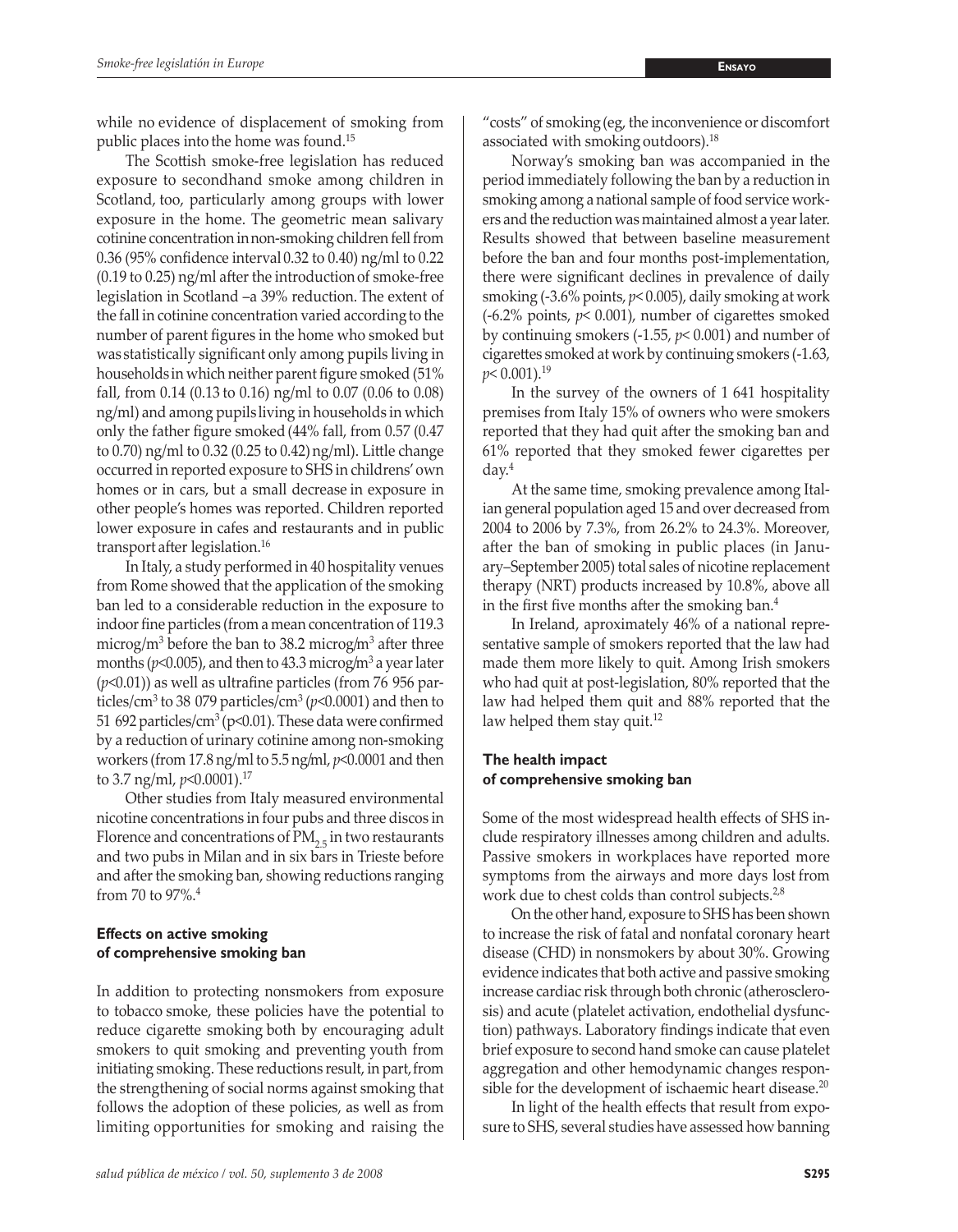smoking in public places can positively affect health outcomes related to exposure to SHS.

In Norway a study evaluated the effect of a total ban on smoking indoors in restaurants and other hospitality business premises on respiratory symptoms among workers in the industry. A significant decrease in respiratory symptoms (morning cough, daytime cough, phlegm cough, dyspnea and wheezing) among service industry workers was found five months after the enacting of the public smoking ban in Norway 21. Another study from Norway shows a larger cross shift decrease in lung function of workers from 13 bar and restaurants from Oslo before compared with after the implementation of the ban.<sup>22</sup>

In Ireland, it was also noticed statistically significant improvements in measured pulmonary function tests and significant reductions in self-reported symptoms and exposure levels in nonsmoking barmen from 42 bars one year after the ban.<sup>8</sup>

In Italy, epidemiological studies have found that there is a decrease in risk of acute myocardial infarction (AMI) within some months after cessation of SHS exposure In the Piedmont region of Italy (4 million inhabitants) rates of admission for AMI before the ban (October–December 2004) and during the ban (February-June 2005) were analysed. Each period was compared with the corresponding period 12 months before. Among persons aged under 60, the number of admissions for AMI decreased significantly after the introduction of the ban: from 922 cases in February–June 2004 to 832 cases in February-June 2005 (sex- and ageadjusted rate ratio, 0.89; 95% confidence interval, 0.81- 0.98). No decrease was seen before the ban. No effect was found among persons aged at least 60. The researchers estimated that the observed reduction in active smoking after the introduction of the ban could account for a 0.7% decrease in admissions for AMI during the study period, suggesting that most of the observed effect (11%) might be due to the reduction of passive smoking.<sup>20</sup>

Another study from Italy analyzed acute coronary events (out-of-hospital deaths and hospital admissions) between 2000 and 2005 in residents from Rome 35 to 84 years of age. The researchers computed annual standardized rates and estimated rate ratios by comparing the data from prelegislation (2000-2004) and postlegislation (2005) periods. They took into account several time-related potential confounders, including particulate matter ( $PM_{10}$ ) air pollution, temperature, influenza epidemics, time trends, and total hospitalization rates. The reduction in acute coronary events was statistically significant in 35- to 64-year-olds (11.2%, 95% CI 6.9% to 15.3%) and in 65- to 74-year-olds (7.9%, 95% CI 3.4% to 12.2%) after the smoking ban. Moreover, the

reduction tended to be greater in men and among lower socioeconomic groups. Again, no evidence was found of an effect among the very elderly.<sup>23</sup>

Authorities from Scotland also reported a 17% reduction in heart attack admissions to nine Scottish hospitals in the first year after the ban came into force. This compares with an annual reduction in Scottish admissions for heart attack of 3% per year in the decade before the ban.<sup>24</sup>

### **The economic impact of comprehensive smoking ban**

In addition to the morbidity and mortality associated with chronic exposure to secondhand smoke, there are also real and substantial economic costs. In the United States of America (USA) an analyze of the costs associated with involuntary exposure to SHS concluded that such exposure imposes significant costson nonsmokers and society as a whole. Total annual costs for conditions with well-documented increases in morbidity were estimated at nearly \$5 billion in direct medical costs and nearly \$5 billionin indirect costs.18 Hence, the implementation of clean indoor laws can contribute to the decrease of economical costs associated with problems caused by exposure to secondhand smoke. In New York, for example, the implementation of a comprehensivesmoking ban lead in 2004 to 3 813 fewer hospital admissions for acute myocardial infarction than would have been expected in the absence of the comprehensive smoking ban, which meant a direct health care cost savings of  $$56$  million.<sup>25</sup>

Nevertheless, the spread of smoke-free air policies has been slowed in many parts of the world by concerns about the economicimpact of these policies, particularly on the hospitality industry. The tobacco industry has fueled this concerns with its claims that smoke-free air policies will result in declining restaurant,bar, and other hospitality industry revenues; lost jobs in thehospitality sector; and business closings.<sup>18</sup>

Despite of this, several studies from USA indicates that there is no negative economic impact of clean indoor air policies on the hospitality industry.<sup>18</sup> In Europe, there are less high quality studies focusing on the economical impact of smoking ban in public places. Nevertheless, several data indicates that there is no major negative economic impact of clean indoor air policies on the hospitality industry, despite the fact that tobacco industry has attempted to create fears to the contrary.

In Ireland, a study performed among 38 public houses from Dublin prior to the introduction of the ban and one year later after the introduction of the ban, has shown that there was no significant decrease in the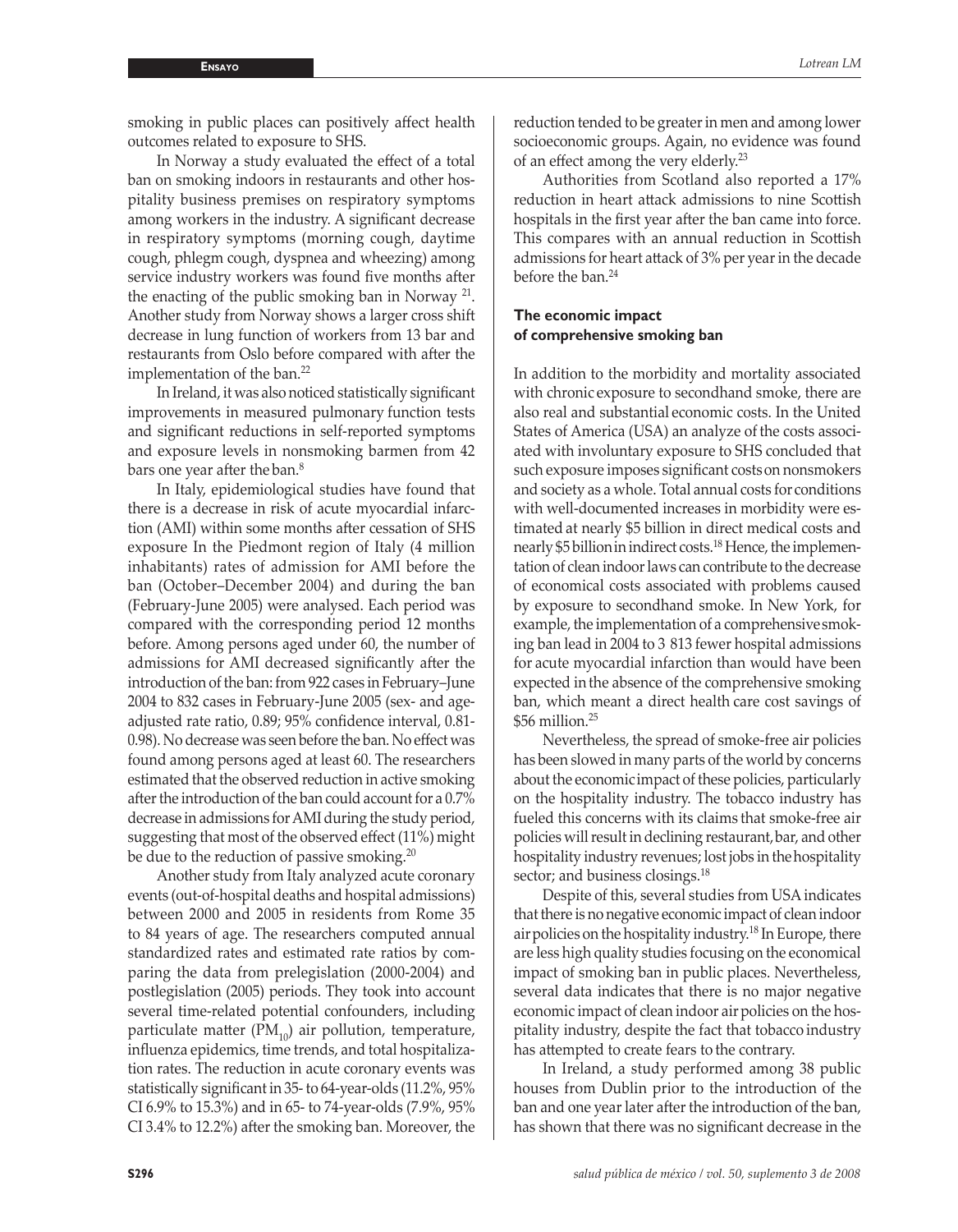number of staff employed or in customer numbers; moreover, the number of customers increased by 11%. It concluded that the ban has been good for the industry, staff, and customers.<sup>5</sup>

In Italy, after the introduction of the new policies, 9.6% of subjects of a national representative sample reported to go more frequently and 7.4% less frequently to cafes and restaurants.7

In Ireland volume sales of alcohol in Irish bars reached their peak in 2001 and had fallen by 15% even before the smoke-free legislation came into force in March 2004. Data reported by the Central Statistics Office on retail sales showed that seasonally adjusted turnover in barshas fallen by around 3.8% in value and 5.8% in volume duringthe first nine months the smokefree initiative has been in place and that the bar sales have climbed by 2.3% in both value and volume terms between September and November 2004. Economists have stated that this trend made the claim by the Vintners' Federation of Ireland that sales were down 25% since the smoking ban was instituted "totally misleading".10

In Italy, a study assessed opinions of owners/managers from 50 restaurants. It showed that 24% of owners predicted major financial losses before the implementation of the law, but one year later, only 7% reported major financial losses. Moreover, most owners/managers (88%) reported positive attitudes about the law and 79% reported such attitudes among clients.<sup>6</sup>

The Italian Federation of Hospitality Industries reported a significant economic loss only for gambling and bingo houses after the implementation of the ban, but the precise amount of the loss was not reported.<sup>4</sup>

#### **Conclusions**

Many studies from Europe show that clean indoor air laws are well accepted by the public, lead to a significant decrease of exposure to second hand smoking in public places and have the potential to contribute to the reduction in overall cigarette consumption. Researches documented important short-term effects on the respiratory system health of workers from the bars and restaurants after the introduction of the law. Moreover, important short-term effects on the rates of hospital admission for acute myocardial infarction were observed. The vast majority of scientific evidence indicates that there is no negative economic impact of clean indoor air policies on the hospitality industry, despite the fact that tobacco industry has attempted to create fears to the contrary.

These findings recommend the implementation of comprehensive smoking ban laws as an important measure of health promotion. They support initiatives in many countries toward implementing smoke-free legislation, particularly those who have ratified the Framework Convention on Tobacco Control, which calls for legislation to reduce tobacco smoke pollution.

In order to help further progress in the diffusion of clean indoor air laws, continued documentation of their short term and long-term impact on public health as well of their economical consequences, particularly within the hospitality industry, are necessary.

#### **References**

1. California Environmental Protection Agency. Health Effects of Exposure to Environmental Tobacco Smoke—Final Report and Appendices. California: EPA, Office of Environmental Health Hazard Assessment, 1997.

2. Engelen M, Farrelly M, Hyland A. The Health and Economic Impact of New York's Clean Indoor Air Act. Albany, NY: New York State Department of Health, 2006.

3. European network for smoking prevention. European trends towards smoke-free provisions. . http://www.ensp.org/files/legislation\_on\_ smokefree\_workplaces\_200704.pdf. Accessed on March 2008.

4. Gorini G, Chellini E, Galeone D. What happened in Italy? A brief summary of studies conducted in Italy to evaluate the impact of the smoking ban. Ann Oncol 2007;18(10):1620-1622.

5. McCaffrey M, Goodman PG, Kelleher K, Clancy L. Smoking, occupancy and staffing levels in a selection of Dublin pubs pre and post a national smoking ban, lessons for all. Ir J Med Sci 2006; 175:37–40.

6. Binkin N, Perra A, Aprile V, *et al*. Effects of a generalized ban on smoking in bar and restaurants, Italy. Int | Tubercul Lung Dis 2007;11: 522-527.

7. Gallus S, Zuccaro P, Colombo P, et al. Effects of new smoking regulations in Italy. Ann Oncol 2006; 17: 346–347.

8. Goodman P, Agnew M, McCaffrey M, Paul G, Clancy L. Effects of the Irish Smoking Ban on Respiratory Health of Bar Workers and Air Quality in Dublin Pubs. Am J Resp Critical Care Medicine 2007; 175: 840-845. 9. Semple S, Maccalman L, Naji A, *et al.* Bar workers' exposure to secondhand smoke: the effect of Scottish smoke-free legislation on occupational

exposure. Ann Occup Hyg 2007; 51(7):571-580. 10. Howell F. Smoke-free bars in Ireland: a runaway success. Tob Control 2005; 14:73–74

11. Pursell L, Allwright S, O'Donovan D, *et al.* Before and after study of bar workers' perceptions of the impact of smoke-free workplace legislation in the Republic of Ireland. BMC Public Health. 2007; 7(147):131

12. Fong GT, Hyland A, Borland R, *et al*. Reductions in tobacco smoke pollution and increases in support for smoke-free public places following the implementation of comprehensive smoke-free workplace legislation in the Republic of Ireland: findings from the ITC Ireland/UK Survey. Tob Control 2006; Suppl 3:51-58.

13. Hilton S, Semple S, Miller BG, *et al*. Expectations and changing attitudes of bar workers before and after the implementation of smoke-free legislation in Scotland. BMC Public Health 2007, 7:206.

14. Semple S, Creely KS, Naji A, Miller BG, Ayres JG. Secondhand smoke levels in Scottish pubs: the effect of smoke-free legislation. Tob Control 2007;16(2):127-132.

15. Haw SJ, Gruer L. Changes in exposure of adult non-smokers to secondhand smoke after implementation of smoke-free legislation in Scotland: national cross sectional survey. BMJ 2007;335:549.

16. Akhtar PC, Currie DB, Currie CE, Haw SJ. Changes in child exposure to environmental tobacco smoke (CHETS) study after implementation of smoke-free legislation in Scotland: national cross sectional survey. BMJ